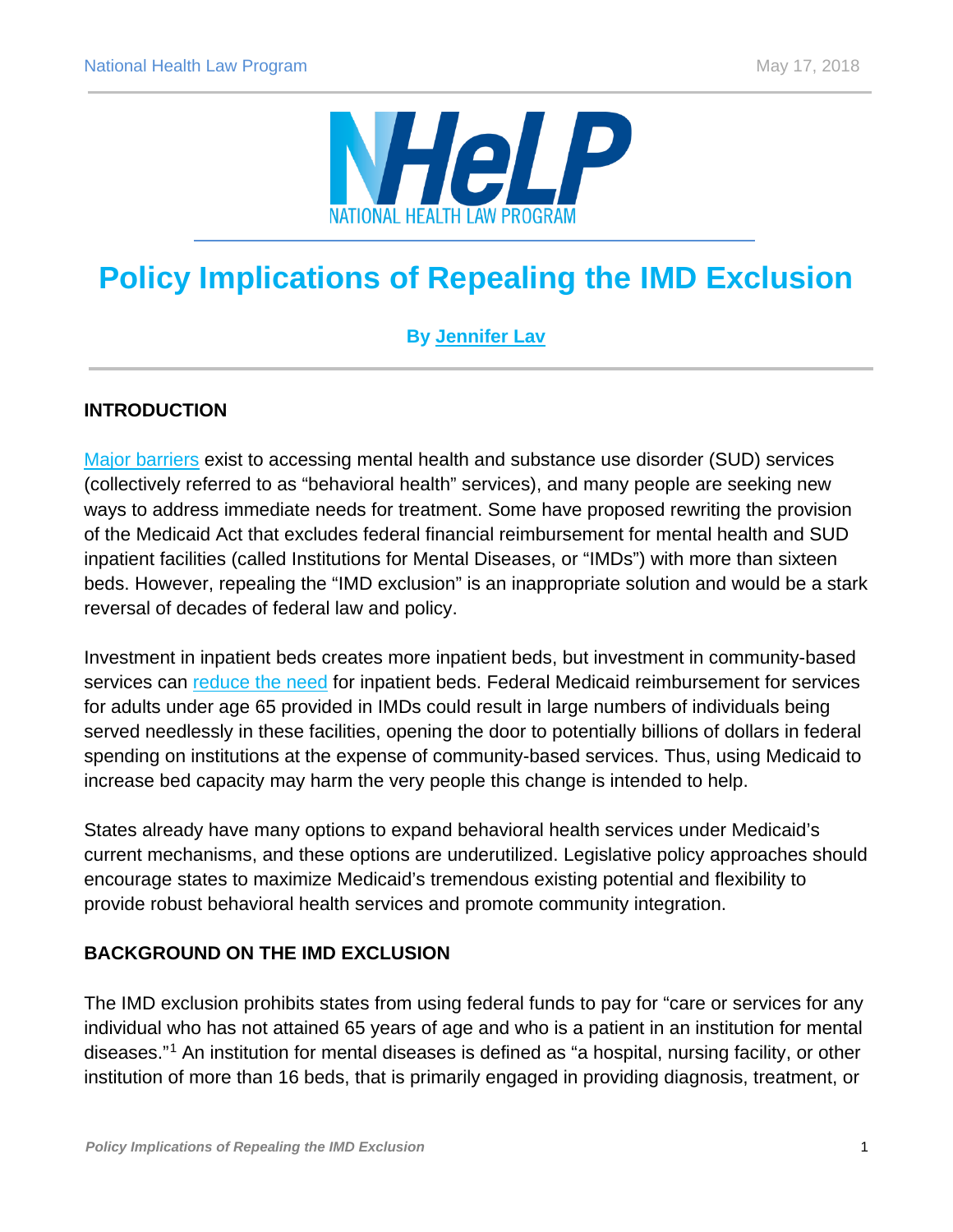care of persons with mental diseases, including medical attention, nursing care, and related services."[2](#page-5-1)

The exclusion has existed since 1965. Enacted as part the original Medicaid Act against the backdrop of an [unprecedented rise](http://prospect.org/article/another-tragedy-another-scapegoat#.Wpf4lriOn61.facebook) in the rate of individuals confined to institutions with horrendous conditions, it reflected a Congressional determination that these institutions were a state responsibility.<sup>[3](#page-5-2)</sup> In 1988, the law was amended to state that services could be provided in facilities with 16 or fewer beds, to allow states to move towards smaller placements and away from institutional warehousing of individuals.<sup>[4](#page-5-3)</sup> While the statutory definition of IMDs only prohibits federal funding of services for residents of institutions "primarily engaged in providing diagnosis, treatment, or care of persons with mental diseases," HHS has interpreted this exclusion to include facilities that provide SUD treatment.<sup>[5](#page-5-4)</sup>

The IMD exclusion pushes states to focus on community-based alternatives in integrated environments as opposed to institutional care. Because Medicaid reimbursement is available for mental health and SUD services in the community rather than institutions, the IMD exclusion has provided important incentives to states to develop community-based alternatives and to rebalance spending towards more integrated environments.

Further, repealing the IMD exclusion would reverse [decades of federal policy initiatives](https://govinfo.library.unt.edu/mentalhealthcommission/reports/FinalReport/FullReport.htm) stressing the importance of increasing community integration. This could happen because evidence exists that the need for psychiatric beds, at least, is ["elastic."](https://ps.psychiatryonline.org/doi/pdf/10.1176/appi.ps.201000145) That is, if the beds are available, they are filled, siphoning resources from community-based services. But when beds are not available, other options adequately meet individuals' needs. While a state could theoretically increase both in-patient and out-patient resources, the reality is states continually try to limit their Medicaid spending. Spending money on more [costly institutional settings](https://www.cbo.gov/sites/default/files/114th-congress-2015-2016/costestimate/hr2646directspendingeffectsoftitlev.pdf) would very likely result in less funding available for more cost-effective community based programs that provide better outcomes. <sup>[6](#page-6-0)</sup> Therefore, repealing the IMD exclusion could encourage states to promote institutional placement to the detriment of community-based care, seriously undercutting Congress's intent when enacting the Americans with Disabilities Act, Section 504 of the Rehabilitation Act of 1973, Section 1557 of the Affordable Care Act, and particularly the Integration Mandate articulated by the Supreme Court's decision in [Olmstead v. L.C.](https://www.law.cornell.edu/supct/html/98-536.ZS.html)

# **LEVERAGING MEDICAID TO BETTER ADDRESS UNMET NEED FOR BEHAVIORAL HEALTH SERVICES**

*Most* people who need mental health or SUD services are not getting them. According to the [2016 National Survey on Drug Use and Health,](https://www.samhsa.gov/data/sites/default/files/NSDUH-FFR1-2016/NSDUH-FFR1-2016.pdf) less than half of adults with mental illness received *any* kind of mental health treatment. Even worse, only one out of five individuals over age twelve identified as needing SUD treatment received it. Coupled with the fact that more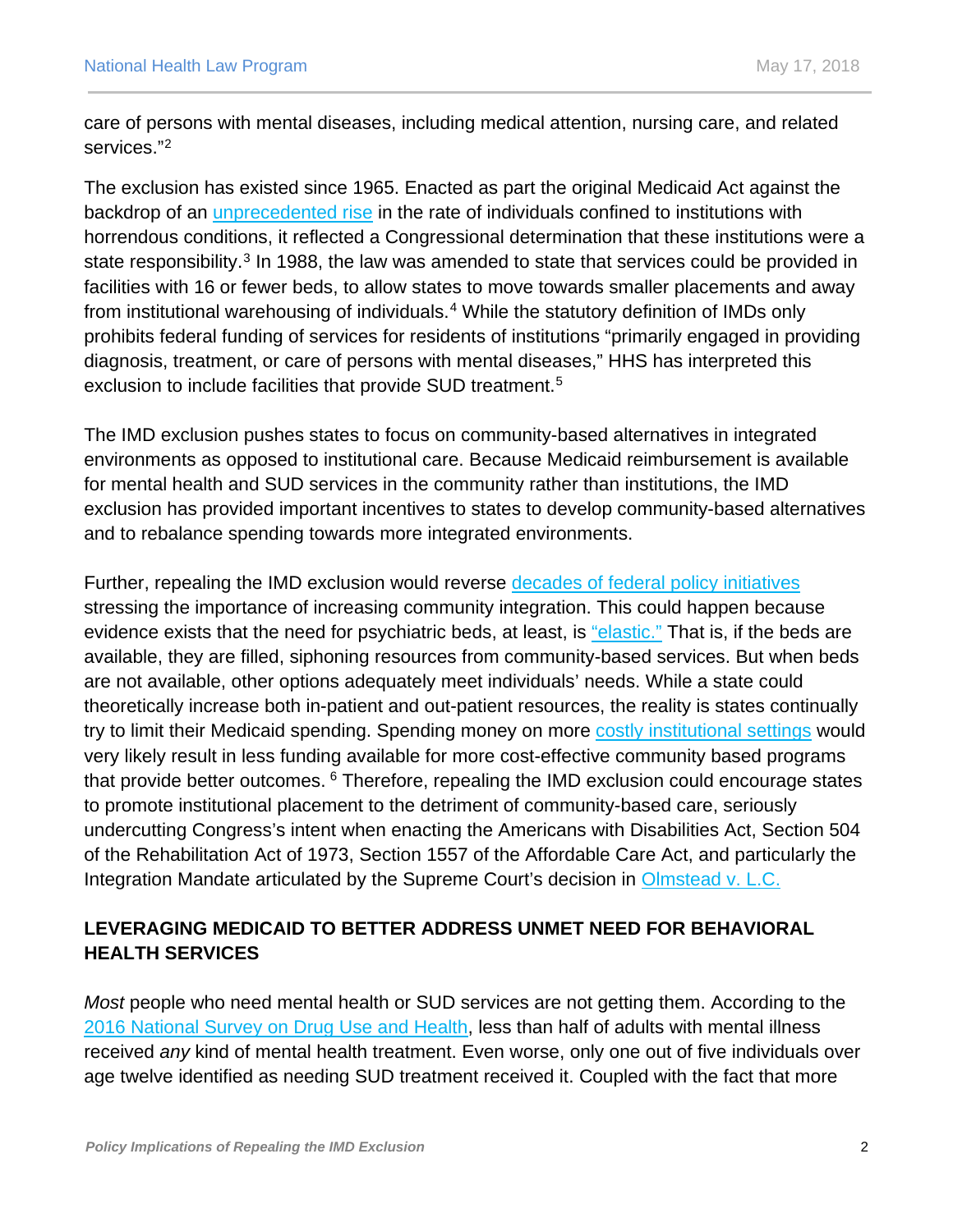than 63,600 individuals died due to a drug overdose in 2016 – more than any year on record – the fact that so few individuals are receiving needed treatment is inexcusable.

It is because the need is so great that Congress should focus on funding proven, cost-effective solutions. Below are eight concrete steps federal and state governments can take to expand access to treatment through Medicaid that do not necessitate repealing the IMD exclusion.

#### 1. **Treat pain as a serious societal, economic, and public health issue.**

Much of the increase in SUD has been driven by an increase in prescriptions for opioids to treat pain. One way to address the increase in opioid use disorder (OUD) is to ensure that Medicaid state plans provide quality pain management services, including patientcentered care management, psychological therapies, rehabilitative and physical therapy, medications, surgery, and complementary and alternative therapies (which few states cover).

## 2. **Expand provider capacity and access to treatment by addressing provider shortages.**

In most areas of the United States, psychiatrists and other behavioral health specialists are in extremely [short supply,](https://bhw.hrsa.gov/sites/default/files/bhw/health-workforce-analysis/research/projections/behavioral-health2013-2025.pdf) and the problem is worse in [rural areas.](https://www.ruralhealthweb.org/NRHA/media/Emerge_NRHA/Advocacy/Policy%20documents/Treating-the-Rural-Opioid-Epidemic_Feb-2017_NRHA-Policy-Paper.pdf) If individuals cannot access care in the community due to provider shortages, it is appropriate to remedy that community-based shortage, not to fund facility-based services. Strategies to increase access to care include: an enhanced Medicaid match to incentivize more providers, Medicaid reimbursement of peer supports (*see below* No. 5(h)), encouraging states to include provisions in managed care contracts that require comprehensive and adequately staffed behavioral health networks, and addressing barriers to telemedicine [in Medicaid.](https://www.medicaid.gov/medicaid/benefits/telemed/index.html)

## 3. **Support the integration of behavioral health services with physical health services.**

Strengthening coordination between behavioral health and primary care providers can result in [improved outcomes.](https://www.milbank.org/wp-content/uploads/2016/05/Evolving-Models-of-BHI.pdf) Medicaid can fund the integration of behavioral health services into primary care [\(Patient Centered Medical Homes\)](http://www.commonwealthfund.org/Publications/In-the-Literature/2012/Nov/States-Are-Implementing-Patient-Centered-Medical-Homes.aspx) or the integration of primary care into behavioral health services [\(Medicaid Health Homes\)](https://www.medicaid.gov/State-Resource-Center/Medicaid-State-Technical-Assistance/Health-Homes-Technical-Assistance/Health-Home-Information-Resource-Center.html). Using the Medicaid Health Home Option, Vermont launched the highly successful ["hub and spoke](https://www.medicaid.gov/State-resource-center/Medicaid-State-Plan-Amendments/Downloads/VT/VT-13-001.pdf)  [model"](https://www.medicaid.gov/State-resource-center/Medicaid-State-Plan-Amendments/Downloads/VT/VT-13-001.pdf) to treat OUD using federally qualified health centers (FQHCs), mental health centers, and community clinics to serve as coordination centers (spokes) for narcotic treatment programs (hubs), which provide high intensity medication assisted treatment.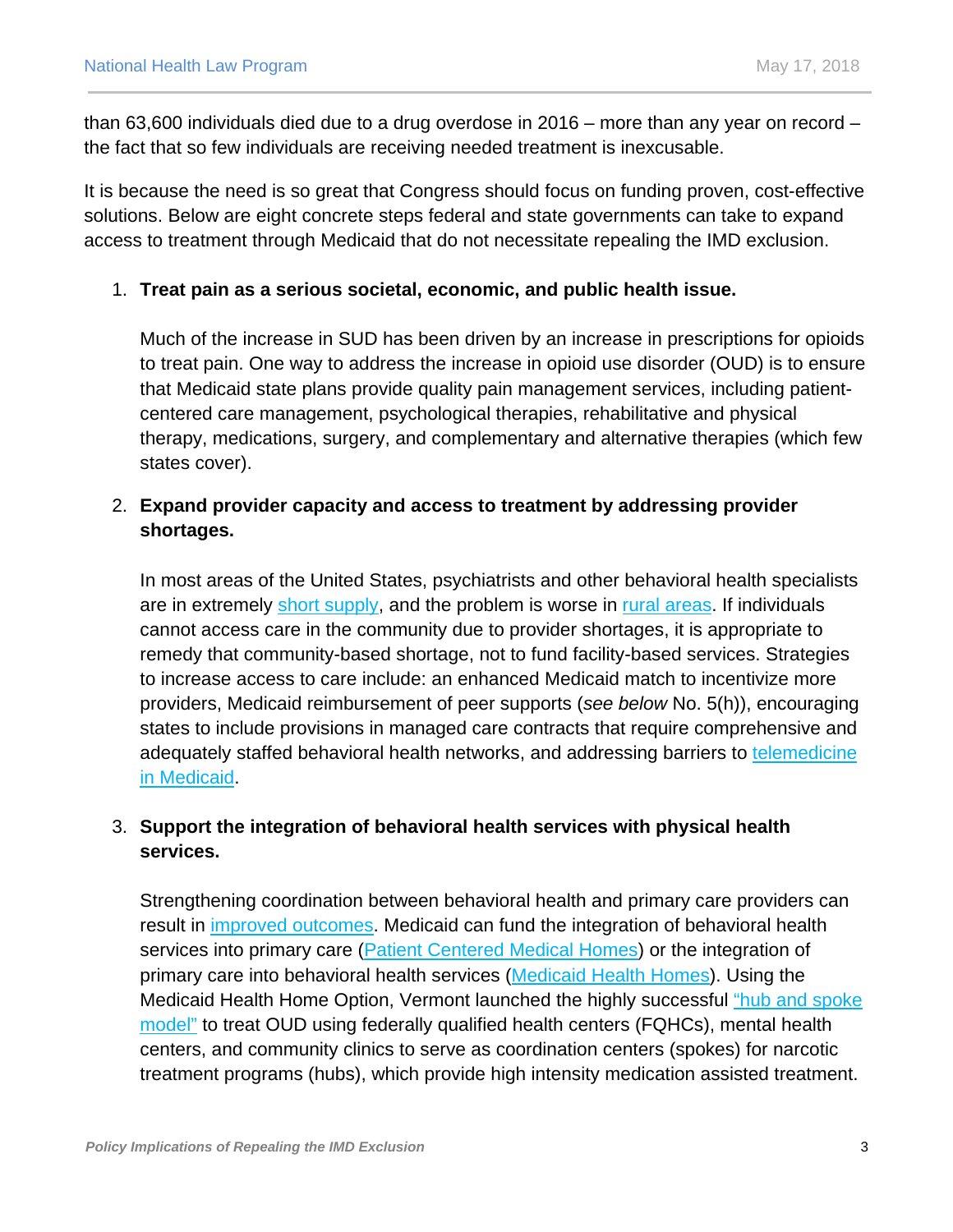Through this approach, Vermont now has the [highest capacity](https://www.ncbi.nlm.nih.gov/pmc/articles/PMC5537005/) for OUD in the United States.

#### **4. Improve screening for adolescents.**

Under Medicaid's Early and Periodic Screening, Diagnostic and Treatment (EPSDT) benefit, individuals under age 21 enrolled in Medicaid must be provided with periodic mental health assessments and [substance use screening.](https://www.medicaid.gov/federal-policy-guidance/downloads/cib-01-26-2015.pdf) However, in almost all states, the [rate of well-child visits](https://www.medicaid.gov/medicaid/benefits/epsdt/index.html) decreases substantially as children enter adolescence, hitting a low at ages 19 and 20. This means states are markedly underutilizing Medicaid's ability to intervene early with youth with emerging substance use and mental health issues. While screening is just the first step to obtaining adequate services, if youth are not screened, they will not be referred to treatment. States [should be encouraged](https://www.medicaid.gov/medicaid/benefits/downloads/paving-the-road-to-good-health.pdf) to adopt the current [Bright Futures](https://www.brightfutures.org/wellchildcare/toolkit/states.html) periodicity schedules and the Bright Futures Guidelines [for Adolescents](https://www.brightfutures.org/wellchildcare/toolkit/pediatric.html#screening) to ensure that providers implement evidence-based behavioral health screenings. States may also want to consider [financial incentives,](https://nashp.org/wp-content/uploads/2016/07/Final-Condensed-BF-Chart-09.28.16.pdf) mandates, and additional reporting requirements to improve adherence to these guidelines.

#### **5. Support states to provide essential community-based services and supports.**

Medicaid is a flexible and powerful tool to provide community-based behavioral health services and supports. States can provide these services via their Medicaid state plan, or via various waivers, including Section 1915(i) waivers. Below are examples of services that can currently be covered by Medicaid without any revisions to Medicaid law. Congress should study ways to encourage states to promote these services, via demonstrations, an increased federal match for certain services, and programs that offer technical assistance and support. At the state level, state Medicaid agencies should ensure that the following services are available in sufficient quality and quantity to support individuals with SUD or mental health needs, as appropriate:

a. **[Medication Assisted Treatment \(MAT\)](https://www.medicaid.gov/federal-policy-guidance/downloads/cib-07-11-2014.pdf)**: Treatment with the medications methadone and buprenorphine has been proven effective in mitigating the negative effects of OUD by improving treatment retention and reducing risk of relapse, reducing blood borne disease infections, and reducing the risk of opioid related deaths. Currently, all 50 states cover at least one FDA-approved opioid agonist (buprenorphine, methadone, and naltrexone) to treat SUD, but [not all states cover all](https://www.kff.org/infographic/medicaids-role-in-addressing-opioid-epidemic/)  [three medications.](https://www.kff.org/infographic/medicaids-role-in-addressing-opioid-epidemic/) Many states also require prior authorization, which can create an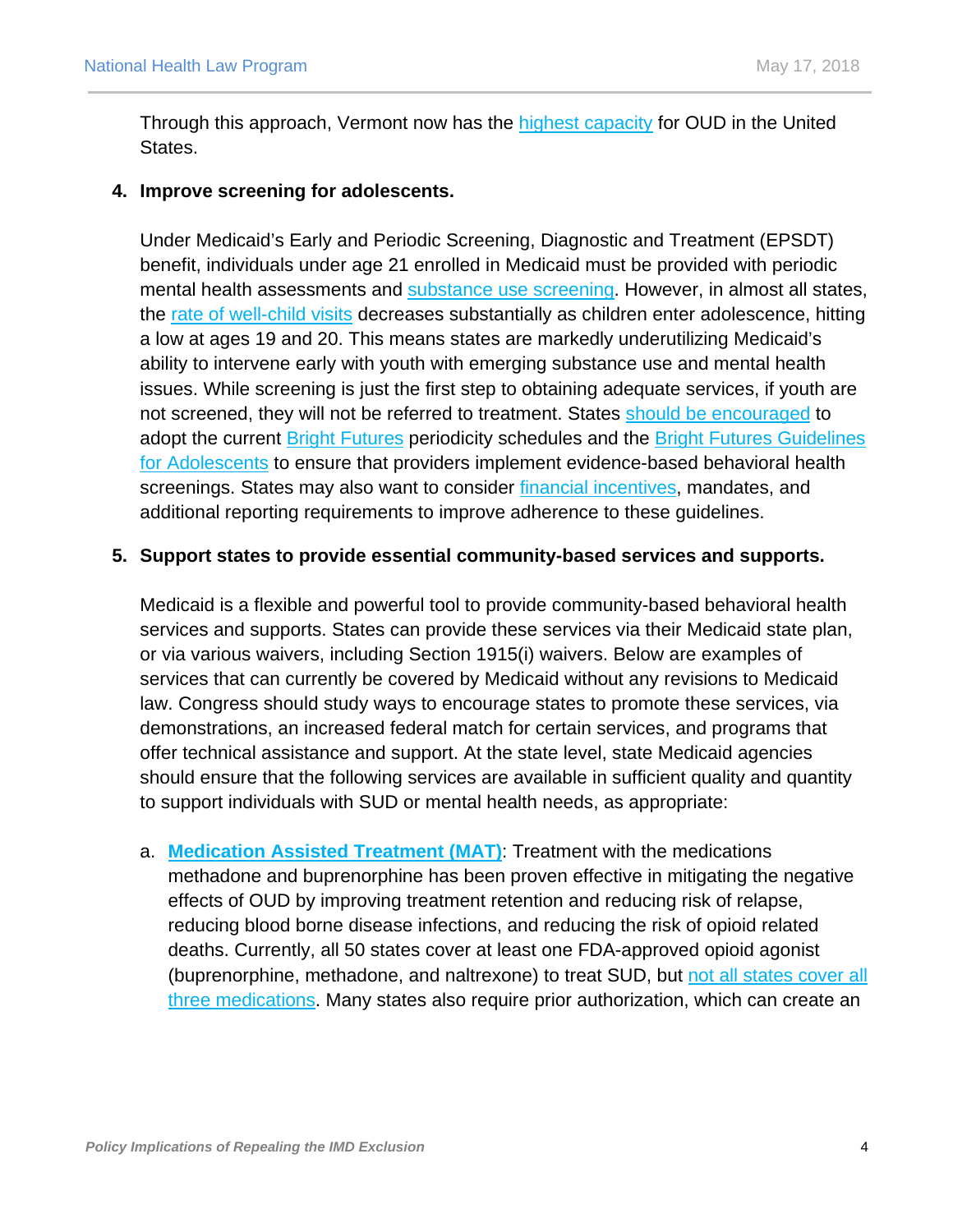additional barrier to accessing services. States should audit their Medicaid state plans and remove these unnecessary barriers to treatment.

- b. **[Naloxone](https://www.samhsa.gov/medication-assisted-treatment/treatment/naloxone)**: Naloxone is a lifesaving medication that reverses the effects of opioid overdose. All states cover naloxone, although some require prior authorization, an unnecessary barrier to a safe and effective drug that many have argued should be available [without a prescription.](https://www.nytimes.com/2017/08/18/opinion/overdose-naloxone-opioids-trump.html) Medicaid agencies should remove barriers to naloxone by removing prior authorization requirements, and states should encourage [layperson access to naloxone.](http://www.japha.org/article/S1544-3191(16)30890-1/fulltext)
- c. **Behavioral Therapy**: Individual, group, or family therapy can be funded through Medicaid. For individuals with SUD, engaging in such therapies alongside MAT is [recommended.](https://www.medicaid.gov/federal-policy-guidance/downloads/cib-07-11-2014.pdf) For individuals with mental health needs, some forms of therapy in addition to or instead of medication can also be [extremely effective.](https://jamanetwork.com/journals/jamapsychiatry/fullarticle/2517515)
- d. **[Assertive Community Treatment](https://www.centerforebp.case.edu/client-files/pdf/actgettingstartedguide.pdf) (ACT)**: ACT is an evidence-based, highly individualized service designed to support individuals with the [most intensive mental](https://store.samhsa.gov/shin/content/SMA08-4345/BuildingYourProgram-ACT.pdf)  [health needs,](https://store.samhsa.gov/shin/content/SMA08-4345/BuildingYourProgram-ACT.pdf) who might otherwise be committed to an IMD. However, it is only offered in 40 states, and it is significantly underutilized in the states where it is available. Nationally, [only 2.1%](https://wwwdasis.samhsa.gov/dasis2/urs.htm) of individuals with serious mental illness receive ACT. Experts estimate the need is [much greater,](https://www.justice.gov/sites/default/files/crt/legacy/2014/01/28/oregonmh_interimrpt_1-2-14.pdf) [or approximately 4.3%](https://ps.psychiatryonline.org/doi/full/10.1176/ps.2006.57.12.1803) of individuals with serious mental illness.
- e. **[Supported Housing](http://www.bazelon.org/wp-content/uploads/2017/04/supportive-housing-fact-sheet.pdf)**: Medicaid cannot pay for room and board, but states [can and](https://www.cbpp.org/blog/medicaid-works-medicaid-is-an-essential-partner-for-supportive-housing)  [should use Medicaid](https://www.cbpp.org/blog/medicaid-works-medicaid-is-an-essential-partner-for-supportive-housing) to provide flexible and comprehensive services designed to help individuals maintain housing, including but not limited to case management, independent living skills training, SUD treatment, and home health aide services.
- f. **[Individual Placement and Support](https://ipsworks.org/index.php/2017/07/13/making-the-case-for-ips-supported-employment/) (IPS) Supported Employment**: IPS is an evidence-based service that helps individuals with significant mental health needs get and keep jobs. Supports are not time-limited but based on an individual's needs and preferences. Individuals are placed in jobs in the competitive market and provided support services focused on their own vocational goals and preferences. Using a [variety of strategies,](https://aspe.hhs.gov/basic-report/federal-financing-supported-employment-and-customized-employment-people-mental-illnesses-final-report#funding) states can finance components of IPS via Medicaid.
- g. **[Mobile Crisis Response and Stabilization](http://store.samhsa.gov/shin/content/SMA14-4848/SMA14-4848.pdf) ("Mobile Crisis")**: These Medicaidfunded services help individuals experiencing an acute mental health issue to obtain immediate assistance, deescalate difficult situations, and prevent unnecessary hospitalization. They entail rapid deployment of a team of individuals trained in crisis intervention. These services are available 24/7 and can be provided in the home or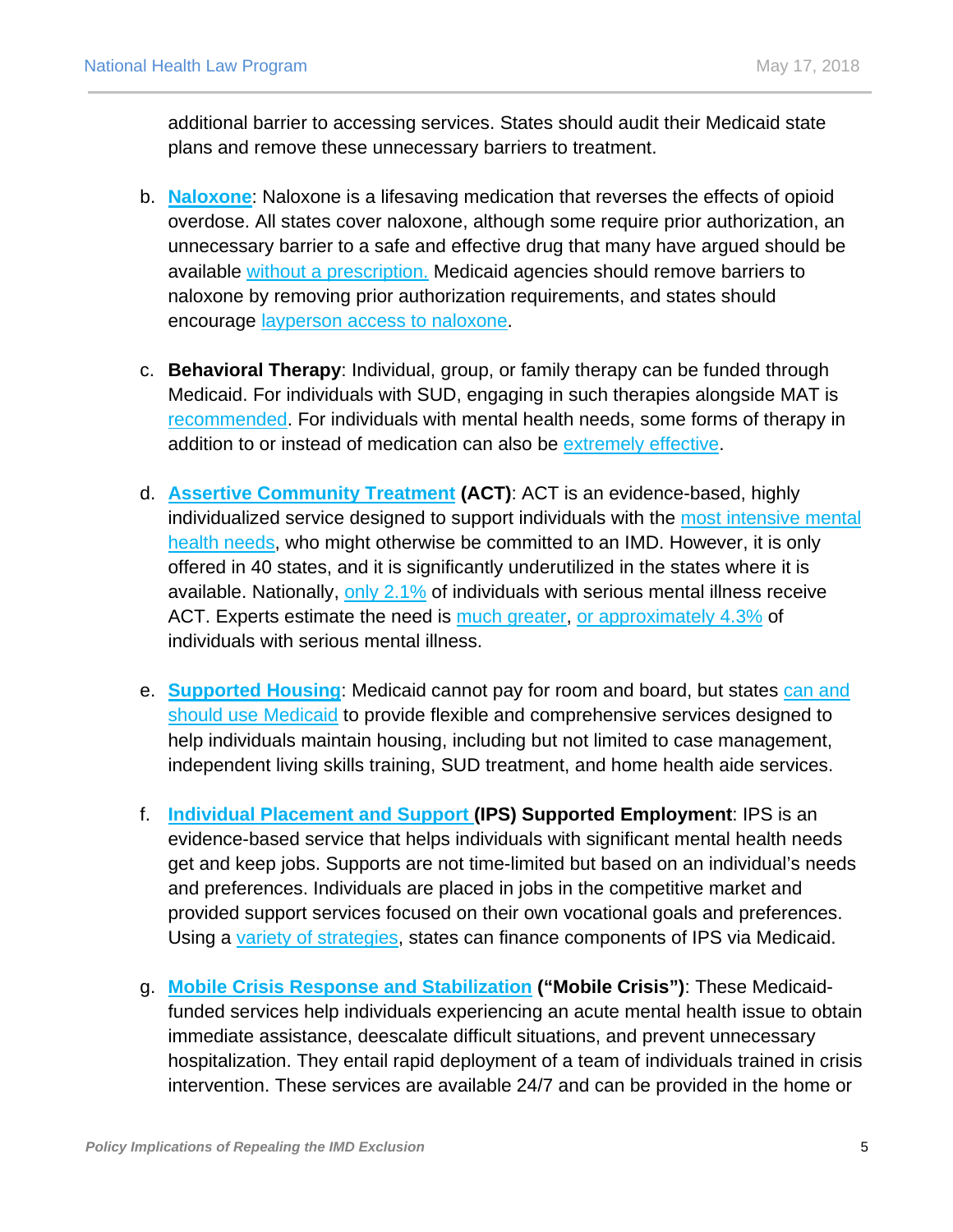anywhere that a crisis occurs. Mobile crisis teams divert individuals from hospitalization or interaction with law enforcement.

h. **[Peer Support](https://www.samhsa.gov/brss-tacs/recovery-support-tools/peers)**: There are services provided by individuals who have received mental health services or SUD treatment and are successful in the recovery process, who then receive training to enable them to use their shared experiences to assist people with serious mental illness or SUD. Peer specialists may perform a variety of tasks, including assisting individuals through the process of transitioning from an institutional setting to the community, developing independent living skills, and helping to increase social supports, and those tasks may be reimbursed by [Medicaid.](https://downloads.cms.gov/cmsgov/archived-downloads/SMDL/downloads/SMD081507A.pdf)

#### 6. **Protect non-emergency medical transportation**.

Medicaid's [non-emergency medical transportation](http://www.healthlaw.org/publications/search-publications/current-issuesNEMT) (NEMT) service facilitates behavioral health care. Lack of transportation poses a serious barrier to care, especially for lowincome individuals who on average have fewer transportation options and more significant health care needs. For behavioral health services, NEMT plays a crucial role. Behavioral health related appointments are the most frequent reason Medicaid recipients use NEMT, accounting for [38% of all trips.](https://www.kff.org/report-section/medicaid-non-emergency-medical-transportation-overview-and-key-issues-in-medicaid-expansion-waivers-issue-brief/)<sup>[7](#page-6-1)</sup> While Medicaid requires states to provide NEMT, many states are seeking to waive this requirement. In fact, many of the same states requesting NEMT waivers are also seeking permission to waive the IMD exclusion, increasing barriers to outpatient treatment while incentivizing institutional settings.<sup>[8](#page-6-2)</sup>

## 7. **Support enforcement of the Mental Health Parity and Addiction Equity Act (MHPAEA).**

<span id="page-5-4"></span><span id="page-5-3"></span><span id="page-5-2"></span><span id="page-5-1"></span><span id="page-5-0"></span>The MHPAEA generally requires most health insurance plans, including Medicaid managed care plans, to treat mental health and SUD benefits on equal footing as medical and surgical benefits. While the act represents an important achievement, enforcement lags. Through the Cures Act, Congress sought to strengthen and increase enforcement of the mental health parity requirements by authorizing the Departments of Health and Human Services, Labor, and Treasury to release compliance guidance and audit health plans to assess compliance. Congress should demonstrate a commitment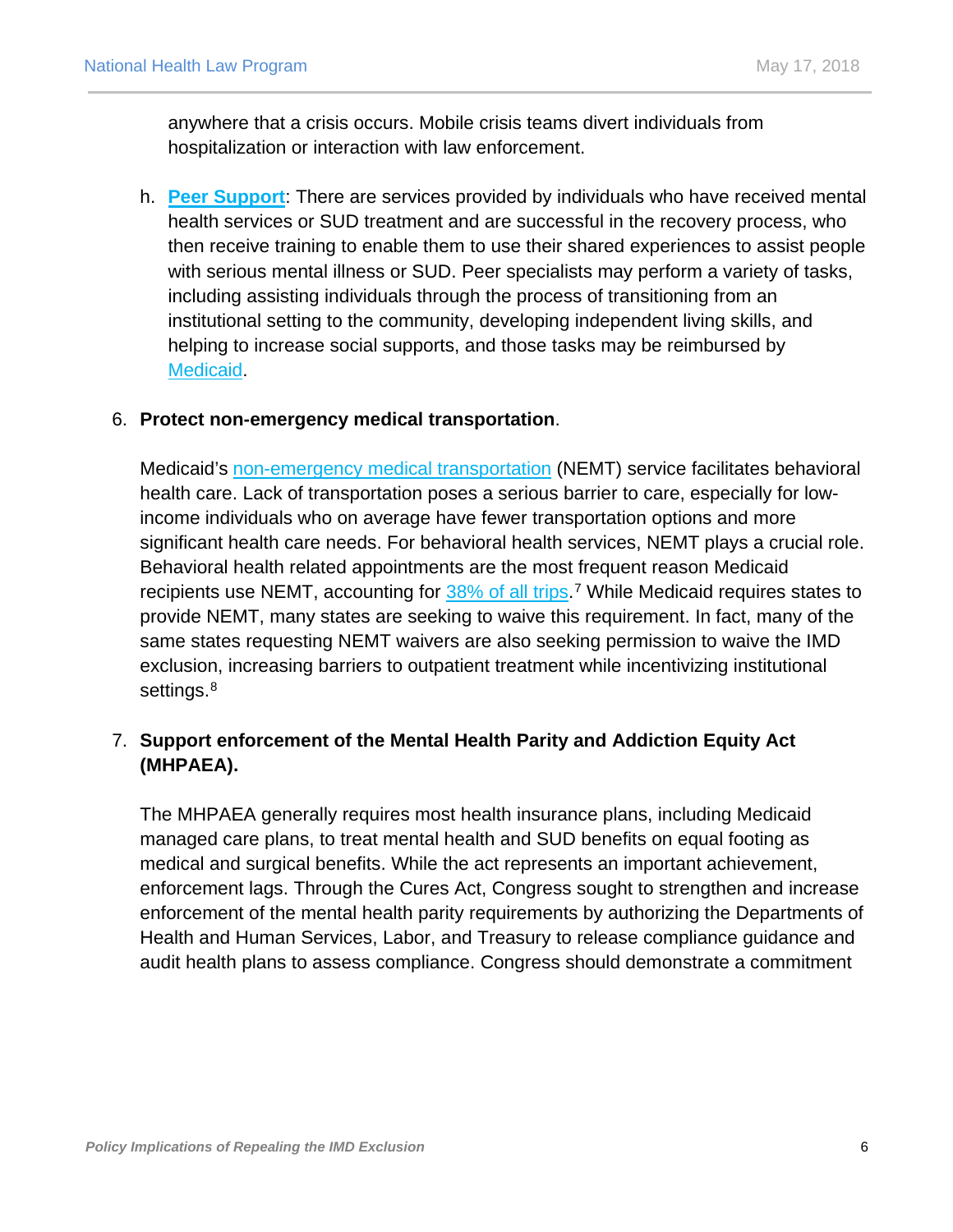to mental health parity by supporting and overseeing these agency activities to increase compliance with the MHPAEA.

#### <span id="page-6-0"></span>8. **Adopt Medicaid Expansion.**

The **best tool** for expanding access to treatment is already readily available, and that is Medicaid expansion. As of 2016, 1.2 million individuals with an SUD have gained coverage in states that adopted the expansion and as many as 1.1 million more would get coverage if the remaining states expanded Medicaid. Expanding coverage and access to treatment in the community via Medicaid decreases demand for inpatient beds by providing funding for essential crisis prevention tools and stable aftercare options. (*Supra #5).*

#### <span id="page-6-2"></span><span id="page-6-1"></span>**CONCLUSION**

Lack of access to quality behavioral health services is a serious problem, but repealing the IMD exclusion is not the right solution. Instead, Congress should be encouraging states to focus on using tools already available to build and maintain a robust system to address mental health needs and substance use disorders. Federal lawmakers and policymakers can support states by providing guidance, oversight, technical assistance, and financial incentives to implement the above-listed strategies to improve behavioral health services.

# **ENDNOTES**

<sup>2</sup> 42 U.S.C. § 1396d(i).

 $142$  U.S.C. § 1396d(a)(B).  $\overline{a}$ 

<sup>3</sup> CMS, [STATE MEDICAID MANUAL](https://www.cms.gov/Regulations-and-Guidance/Guidance/Manuals/Paper-Based-Manuals-Items/CMS021927.html) § 4390.

<sup>4</sup> JEFFERY BUCK, DEP'T OF HEALTH & HUMAN SERVS., HCFA PUB. NO. 03339, MEDICAID AND INSTITUTIONS FOR MENTAL DISEASE: REPORT TO CONGRESS II-3 (Dec. 1992),

[https://babel.hathitrust.org/cgi/pt?id=mdp.39015034439359;view=1up;seq=19.](https://babel.hathitrust.org/cgi/pt?id=mdp.39015034439359;view=1up;seq=19) Other limited exceptions exist. For example, federal financial participation is available for services for individuals under age twenty-one in inpatient psychiatric hospitals and other settings designated by HHS, 42 U.S.C. §§ 1396d(a)(16), 1396d(h). Payment is also available to managed care organization (MCO) for enrollees in IMDs for up to 30 days. 42 C.F.R. § 438.6(e) (allowing payments to MCOs for up to 15 days in an IMD in any given month and permitting two consecutive months, meaning payment for an enrollee could be made for up to 30 consecutive days).

<sup>5</sup> CMS, [STATE MEDICAID MANUAL](https://www.cms.gov/Regulations-and-Guidance/Guidance/Manuals/Paper-Based-Manuals-Items/CMS021927.html) § 4390.